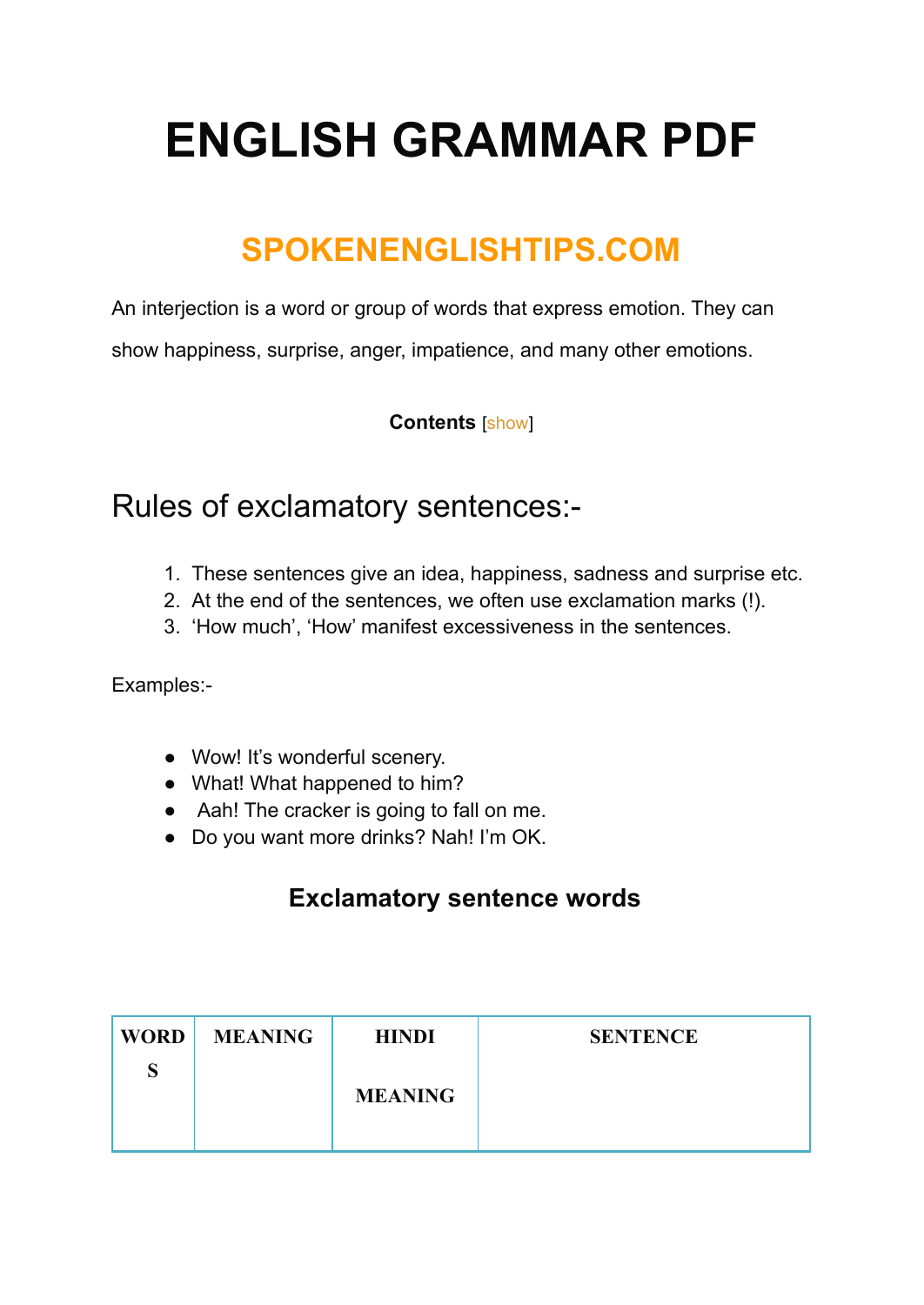| Aah!        | Fright               | <b>Bhay vyakt</b><br>karna        | Aah! I don't wanna go outside.           |
|-------------|----------------------|-----------------------------------|------------------------------------------|
| Boo!        | Contempt             | Chhi-chhi<br>karna                | Boo! Stop the car.                       |
| Eek!        | Surprised,<br>scream | Dar ya<br>ghabrahat se<br>chikhna | Eek! There is a cockroach.               |
| Eww!        | <b>Disgusting</b>    | Chidh paida<br>karna              | Eww! She is very irritating.             |
| Hmm!        | <b>Hesitation</b>    | <b>Bolte waqt</b><br>rukna        | Hmm! I'm not sure about it.              |
| Hurrah<br>I | Joy                  | Khushi jatana                     | Hurrah! We won.                          |
| Nah!        | <b>No</b>            | Inkaar karna                      | Do you want to go there? Nah! I'm<br>ok. |
| Oh!         | I see                | Ooh                               | Oh! You wanted to sit with him.          |
| Ohh!        | Wonderful            | Aascharya,<br>khusi jatana        | Oooh! It's lovely.                       |